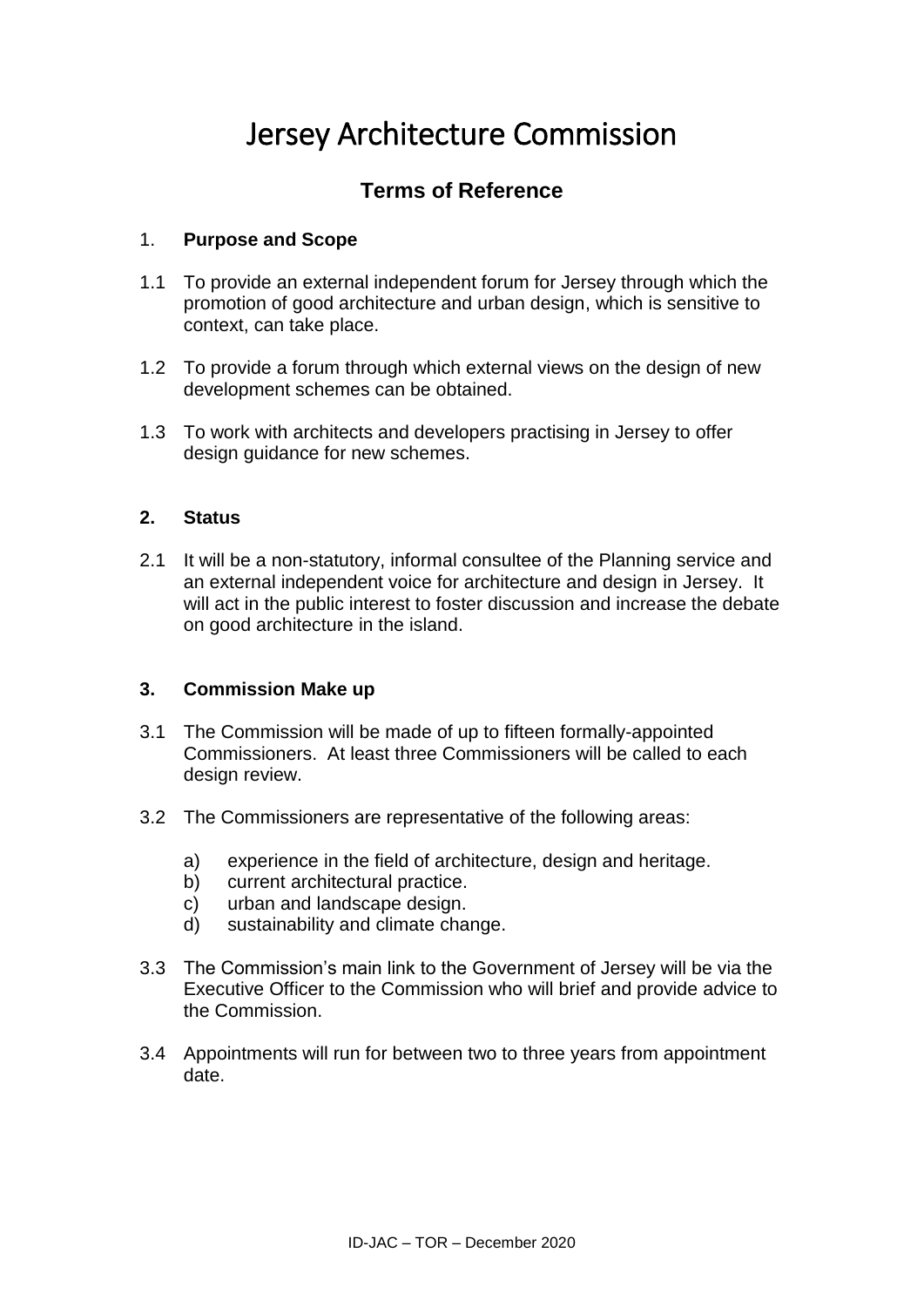### **4. Code of Conduct and Declarations of Interest**

4.1 Professional applicants currently in private practice will need to demonstrate how they will avoid any conflicts of interest. If the Commissioners' advice is to be respected its members must be demonstrably impartial. All conflicts of interest real or perceived must be recorded well in advance of each meeting. A conflict arises if there is any suggestion that any Commissioner, either as an individual or a member of a group or organisation, might have a financial, commercial or professional interest in a project, its client or its site.

#### **5. Confidentiality**

- 5.1 When schemes are reviewed before the planning application stage the promoter is assured of a confidential review. This may be likely when a scheme is not yet public and the developer believes that publicity may damage commercial interests. Knowing that the proposals will be treated as confidential it is hoped might encourage developers to seek advice early in the process, when it will be most valuable.
- 5.2 When considering schemes that have already been submitted for planning approval, the Commission will make its advice publicly available as soon as it has been sent to the client or project team and Planning service where it will form part of the planning case file.

#### **6. Chairing**

- 6.1 The Commission will be chaired by a member of the Commission.
- 6.2 The Chair will be selected from the nominated Commissioners by the Commissioners.
- 6.3 The Chair will approve items to be included on the agenda.
- 6.4 The Chair will agree the final report issued to applicants.

#### **7. Regularity of meetings/time commitment and expected outputs**

- 7.1 It is envisaged that a formal meeting of the Commission will take place every two months to consider major or significant projects and/ or applications referred to it. Where appropriate, and with particularly significant schemes, it is recommended that schemes are presented to the Commission in the pre-application stage.
- 7.2 Meetings will be held in private with attendance restricted to the client body, although the Commission will request relevant officers to attend.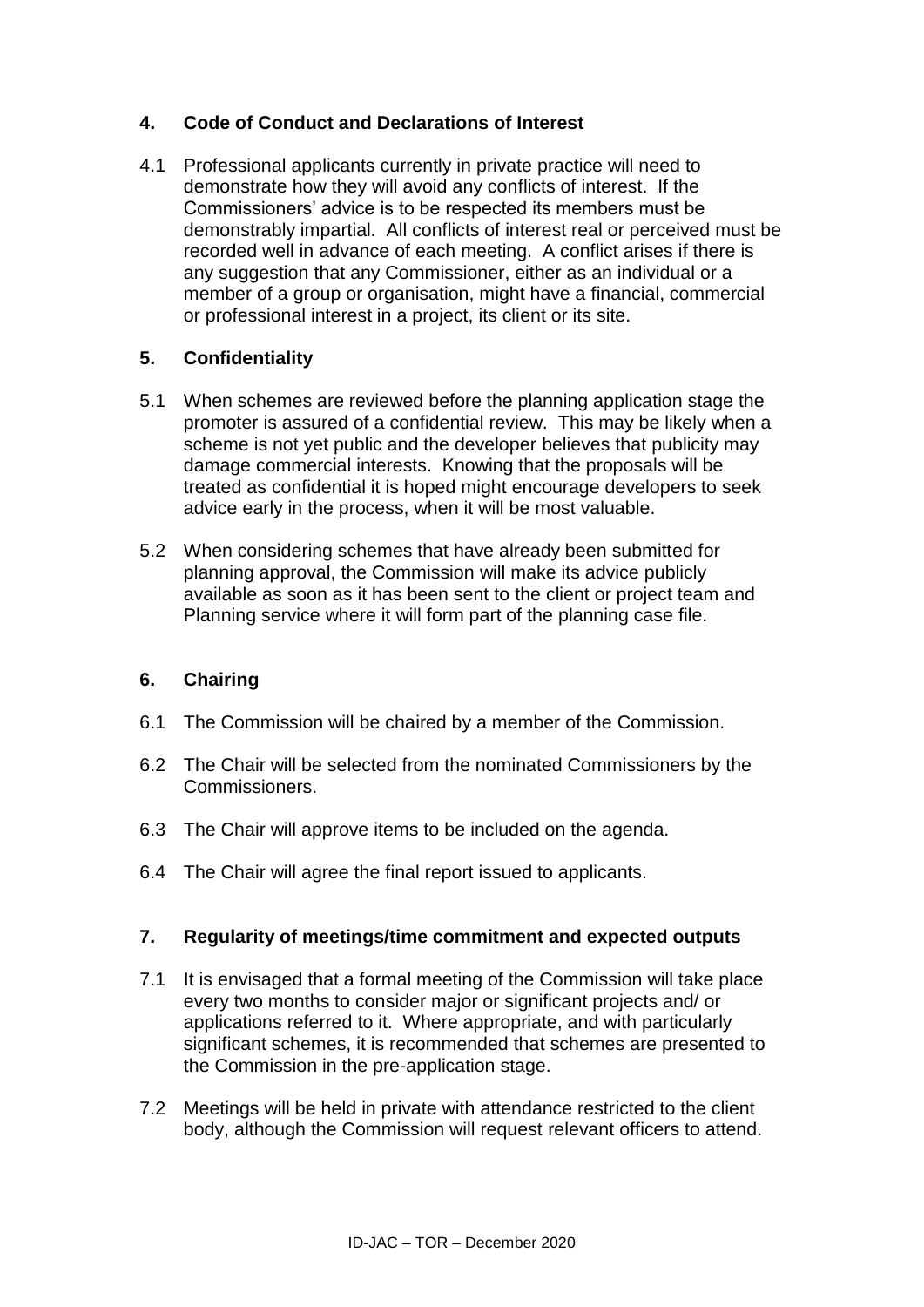- 7.3 Meetings will be scheduled for one day in duration and will include up to four presentations, dependent on the complexity, sensitivity and scale of projects put forward for the meeting.
- 7.4 Additional meetings may be called if necessary and with the agreement of the Commissioners.
- 7.5 Members of the Commission will also be expected to act pro-actively for the design agenda for Jersey over and above the formal scheduled meetings. In order to do this, prospective members will need to bring an element of service in the public interest to their role.

#### **8. Agenda**

- 8.1 The Commission will use an agenda using the following headings. This will ensure clarity in presentations, ensure design approaches are clearly understood and will be used in the notes issued following the meeting.
	- **Context** physical and social history of the site and past eras of development; street elevations and sections; land uses; analysis of the receiving streetscape and surrounding landscape and topography.
	- **Connectivity** –local destinations; movement patterns and permeability; walking cycling and other transport modes, provisions and shifts; broadband; safe thoroughfares.
	- **Community**  involvement; social infrastructure and local services; amenity space and management; lifestyles; privacy and conviviality; wellbeing impact.
	- **Climate**  carbon reduction strategies; biodiversity; water conservation; SUDs; shade and shelter; embodied energy.
	- **Character** –memorable spaces; distinctive identity; landscape and materials; massing and density; public art; layout options considered and how assessed; parking and cycle storage; universal access; flexibility and adaptability; *what is Jersey about the design?*
	- **Change** rapid change can be anticipated in regulations, users' behaviour, public expectations, work and leisure, movement patterns and energy consumption and many more areas. What changes are anticipated by the client and designers and how are they facilitated in the proposed design?
- 8.2 The Commission is aware that many small schemes will not warrant more than a few words. It seeks awareness of, strategies for and